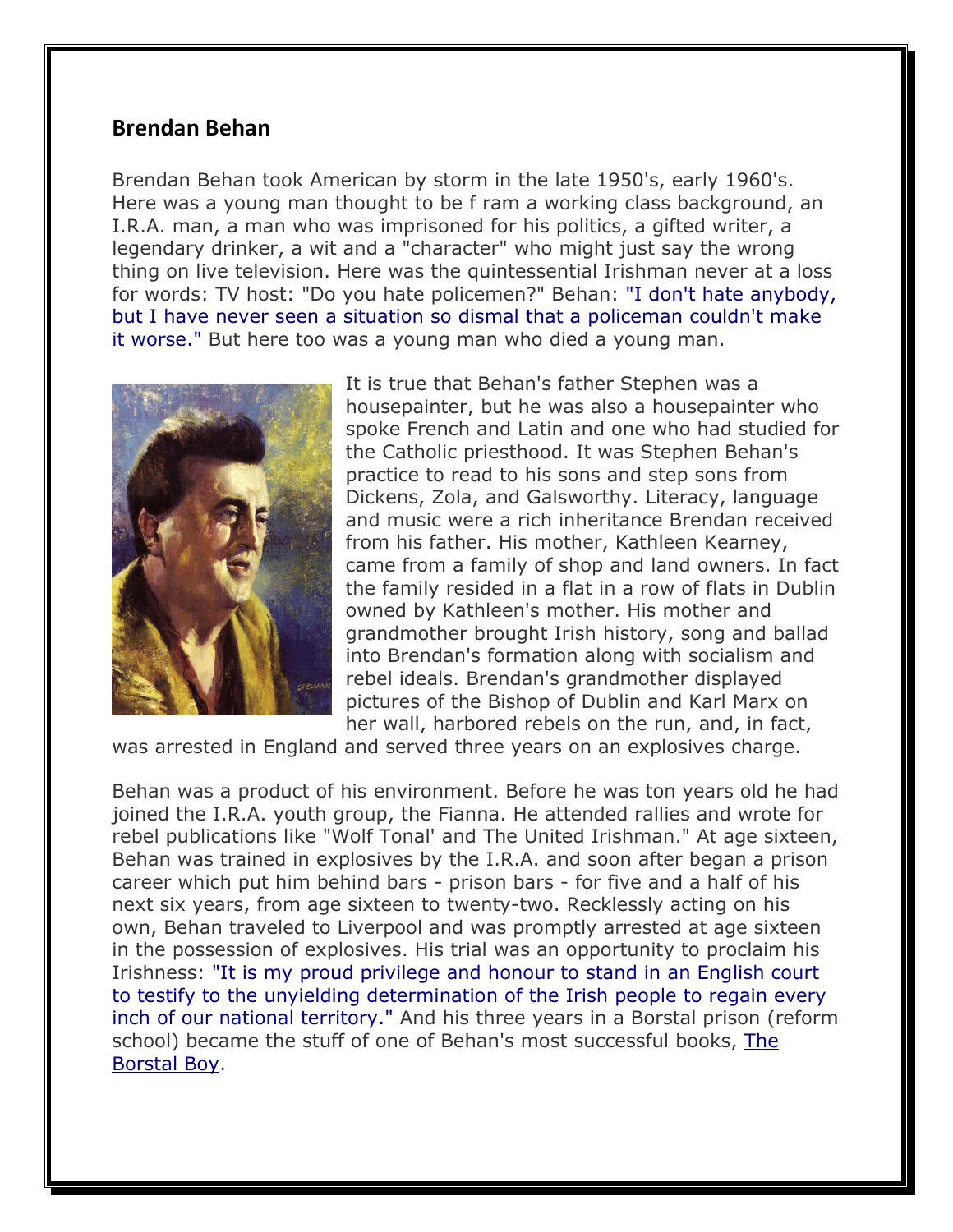Not long out of Borstal in England, Behan was arrested after a shoot out with detectives about to arrest an I.R.A. man in Glasnevin Cemetery in Dublin. Convicted of attempted murder, Behan was sentenced to fourteen years and sent to Mountjoy Prison. Again prison served Behan well; through the governor's invitation, Behan met Sean O'Faolain who encouraged Behan as a writer. Indeed, his first published work paralled Behan's time in Mountjoy. He also acquired the material for his play The Quare Fellow, and he learned Irish from Sean O'Brian, a fellow inmate and teacher from Kerry.

Irish became an obsession with Brendan. He spent a great deal of his free time in Dingle, Connemara and other Irish speaking areas. He was so fluent that he wrote his plays An Giall (The Hostage) and A Fine Day in the Graveyard in Gaelic and wrote all of his poetry in Gaelic. Here is a stanza from his poem about the Blasket Islands:

> Silent save for bird's wings clipping the foam, Heads on breast, they rest content, grateful to be home. The wind lifts lightly, setting the half-door aslope On a famished hearth without heat, without protection, without hope.

Fortunately, Behan was included in a Christmas amnesty which freed him from prison in 1943. Thereafter, Brendan's literary life began to take shape. He was a familiar of the Dublin based writers, such as J.P. Donleavey and Patrick Kavanaugh. No doubt they, like the Americans years later, enjoyed Brendan's talents as a raconteur, singer, and mime. But it was not until a year in Paris in the late 1940's under the influence of Jean Paul Sartre, Jean Genet, Samuel Bekett and Albert Camus that Behan learned the disciplined habits of the writer. When he returned to Ireland, he was a disciplined writer able to write on a regular basis radio scripts, newspaper serials, and hold a job on the Irish Times as a feature writer.

In 1954, The Quare Fellow opened very successfully in Dublin, but its 1956 production in London by Joan Littlewood, a prestigious director, was Behan's springboard into the mainstream theater. An Giall played in Ireland in 1958, but again it was a Joan Littlewood production of its English language version, The Hostage, which polished Behan's star. From this production, Behan received this accolade from one of the most influential critics of the time, Kenneth Tynan: "It seems to be Ireland's function every twenty years or so to provide a playwright who will kick English drama from the past into the present."

Brendan Behan was now a comet in the firmament of the theater, all too soon to burn out. 1958 also saw the publication of The Borstal Boy an